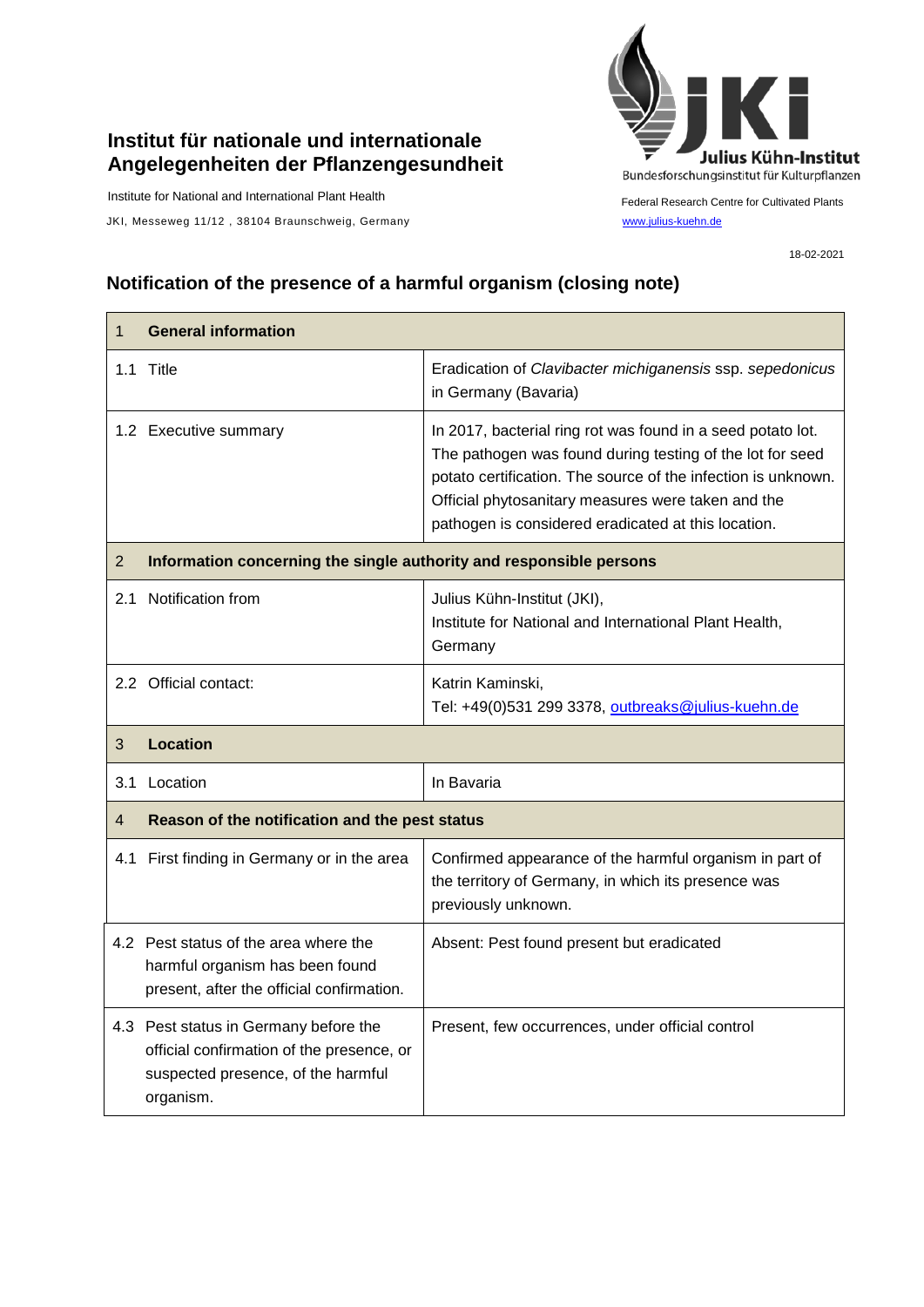|     | 4.4 Pest status in Germany after the<br>official confirmation of the presence of<br>the harmful organism. | Present, few occurrences, under official control                                                                                                                                                                          |  |
|-----|-----------------------------------------------------------------------------------------------------------|---------------------------------------------------------------------------------------------------------------------------------------------------------------------------------------------------------------------------|--|
| 5   | Finding, sampling, testing and confirmation of the harmful organism                                       |                                                                                                                                                                                                                           |  |
|     | 5.1 How the presence or appearance of<br>the harmful organism was found.                                  | Official inspection for purposes other than phytosanitary<br>ones.                                                                                                                                                        |  |
|     | 5.2 Date of finding:                                                                                      | 24-10-2017                                                                                                                                                                                                                |  |
|     | 5.3 Sampling for laboratory analysis.                                                                     | 29-09-2017                                                                                                                                                                                                                |  |
|     | 5.4 Name and address of the Laboratory                                                                    | <b>BGD Bodengesundheitsdienst GmbH</b><br>Marktbreiter Straße 74<br>97199 Ochsenfurt<br>Germany<br>Bayerische Landesanstalt für Landwirtschaft (LfL) – Institut<br>für Pflanzenschutz<br>Lange Point 10<br>85354 Freising |  |
|     |                                                                                                           | Germany                                                                                                                                                                                                                   |  |
|     | 5.5 Diagnostic method                                                                                     | Testing method according to Directive 2006/56/EC<br>amending the Annexes of Directive 93/85/EEC on the<br>control of potato ring rot.                                                                                     |  |
|     | 5.6 Date of official confirmation of the<br>harmful organism's identity.                                  | 12-12-2017                                                                                                                                                                                                                |  |
| 6   | Infested area, and the severity and source of the outbreak in that area                                   |                                                                                                                                                                                                                           |  |
| 6.1 | Size and delimitation of the infested<br>area.                                                            | 4.72 ha                                                                                                                                                                                                                   |  |
|     | 6.2 Characteristics of the infested area<br>and its vicinity.                                             | Open air - production area: field (arable, pasture)                                                                                                                                                                       |  |
|     | 6.3 Host plants in the infested area and its<br>vicinity                                                  | Solanum tuberosum                                                                                                                                                                                                         |  |
|     | 6.4 Infested plant(s), plant product(s) and<br>other object(s).                                           | Solanum tuberosum (4.72 ha)                                                                                                                                                                                               |  |
| 6.5 | Source of the outbreak                                                                                    | unknown                                                                                                                                                                                                                   |  |
| 7   | <b>Official phytosanitary measures</b>                                                                    |                                                                                                                                                                                                                           |  |
| 7.1 | Adoption of official phytosanitary<br>measures.                                                           | Official phytosanitary measures have been taken.                                                                                                                                                                          |  |